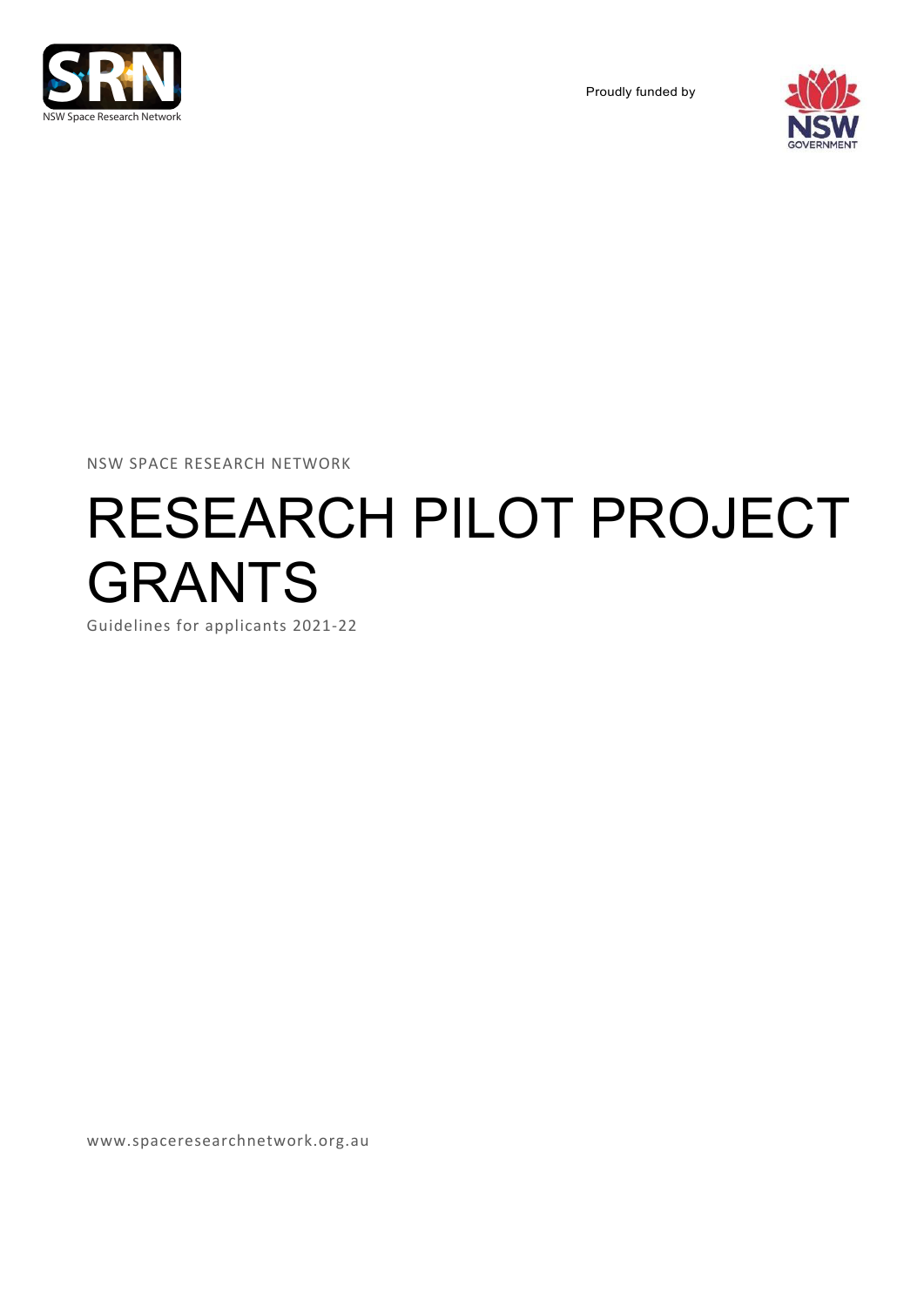#### **1. Scheme Purpose**

- 1.1. SRN Research Pilot Project funding scheme is an annual, competitive program that supports cross-discipline university collaboration in NSW. The scheme is administered by the NSW Space Research Network and funded by the NSW Government.
- 1.2. The key objective of the SRN Research Pilot Project Funding is to conduct a rapid feasibility study on new ideas for Space and develop these ideas into concepts or technology that can attract further investment from the Government or industry. Research Pilot Projects should demonstrate high potential to satisfy an existing or emerging Space capability need or a current or emerging space industry need.

## **2. Support available**

- 2.1. The total funding available for university research projects is \$600,000 in 2021/22.
- 2.2. Successful proposals can be funded up to \$150,000 for projects scoped for 6-12 months.
- 2.3. Funding will be paid to the lead university in a single tranche. The lead university is responsible for the distribution of the funds to Collaborating organisations.

## **3. Eligibility criteria**

- 3.1. Project proposals must be led by a SRN member university, and the funding can be accessed by the SRN member universities only.
- 3.2. Project proposals must demonstrate inter-university collaboration and must involve at least two SRN member universities.
- 3.3. Projects funded by SRN Research Pilot Project Grant Scheme must be Space relevant and must be capable of generating additional funding or investment to facilitate progress towards commercialisation.
- 3.4. A chief investigator can lead a maximum of two SRN projects in four years. There is no limit on how many projects a researcher can participate in.
- 3.5. Industry partners may be part of the project team applying for Research Pilot Project funding, but the SRN funds cannot be used to cover industry partner expenses.
- 3.6. To be eligible, an industry partner must have an Australian Business Number and must be registered as a company, other entity or individual that will agree to form a company to enter into a grant agreement.
- 3.7. Where an industry partner is part of a project, a separate agreement between the industry partner and the lead university must also be signed.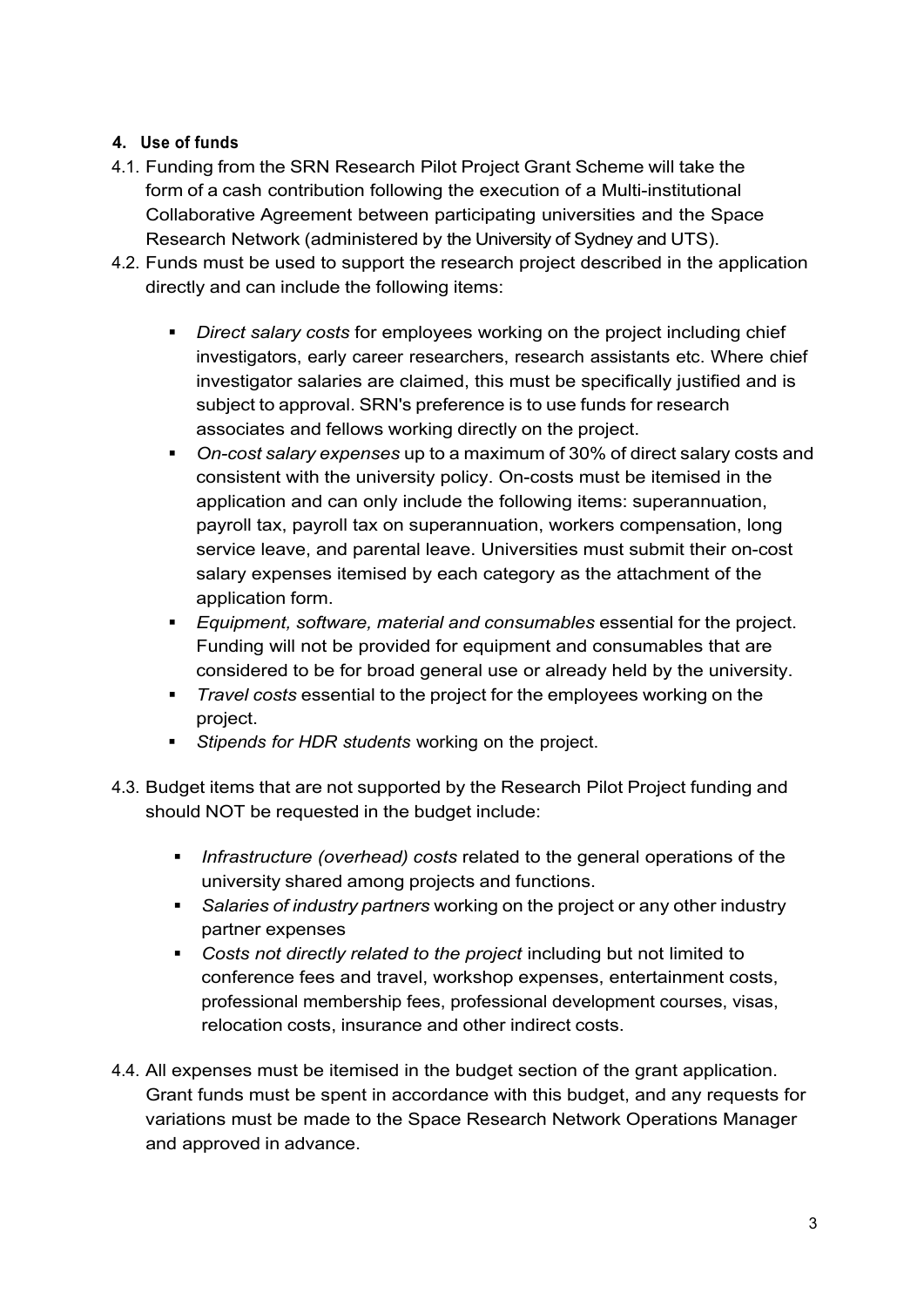4.5. The SRN Technical Panel will have sufficient flexibility to tailor funding support according to what it believes is required to assist with the project delivery.

# **5. Selection criteria**

- 5.1. SRN Technical Review Panel will evaluate applications against information and evidence provided concerning the selection criteria:
	- Identified Need in Space
	- Potential for impact and implementation pathway
	- § Novelty and potential to become world-leading
	- Technical/ Scientific Merits, Scientific and Technical Risk, Best Collaborative Team
- 5.2. SRN Technical Review Panel will make the final decision regarding funding allocations to projects and submit this decision to the SRN Steering Committee for noting.

## **6. Application process**

- 6.1. Application for the SRN Research Pilot Project Grants is a one stage process.
- 6.2. Applicants must submit an electronic copy of the application by the due date to admin@srn.org.au.
- 6.3. The SRN Technical Review Panel will assess all eligible applications on merit against the selection criteria and, at its discretion, may choose not to provide funding to applicants.
- 6.4. Applicants should clearly identify in their application (including attachments) any information that needs to be treated as confidential.

#### **7. Selection Process**

- 7.1. SRN will collect applications and will conduct an initial completeness review of the applications. Advice will be provided to the SRN Technical Review Panel regarding eligibility.
- 7.2. The SRN Technical Review Panel will assess each application on a competitivebasis relative to the criteria and other applications.
- 7.3. The SRN Technical Review Panel may seek further advice and request an additional assessment from subject matter experts.
- 7.4. All applicants will be informed of the outcome and the decision on their applications, whether or not they are successful.
- 7.5. The timeline of the selection process is as follows: